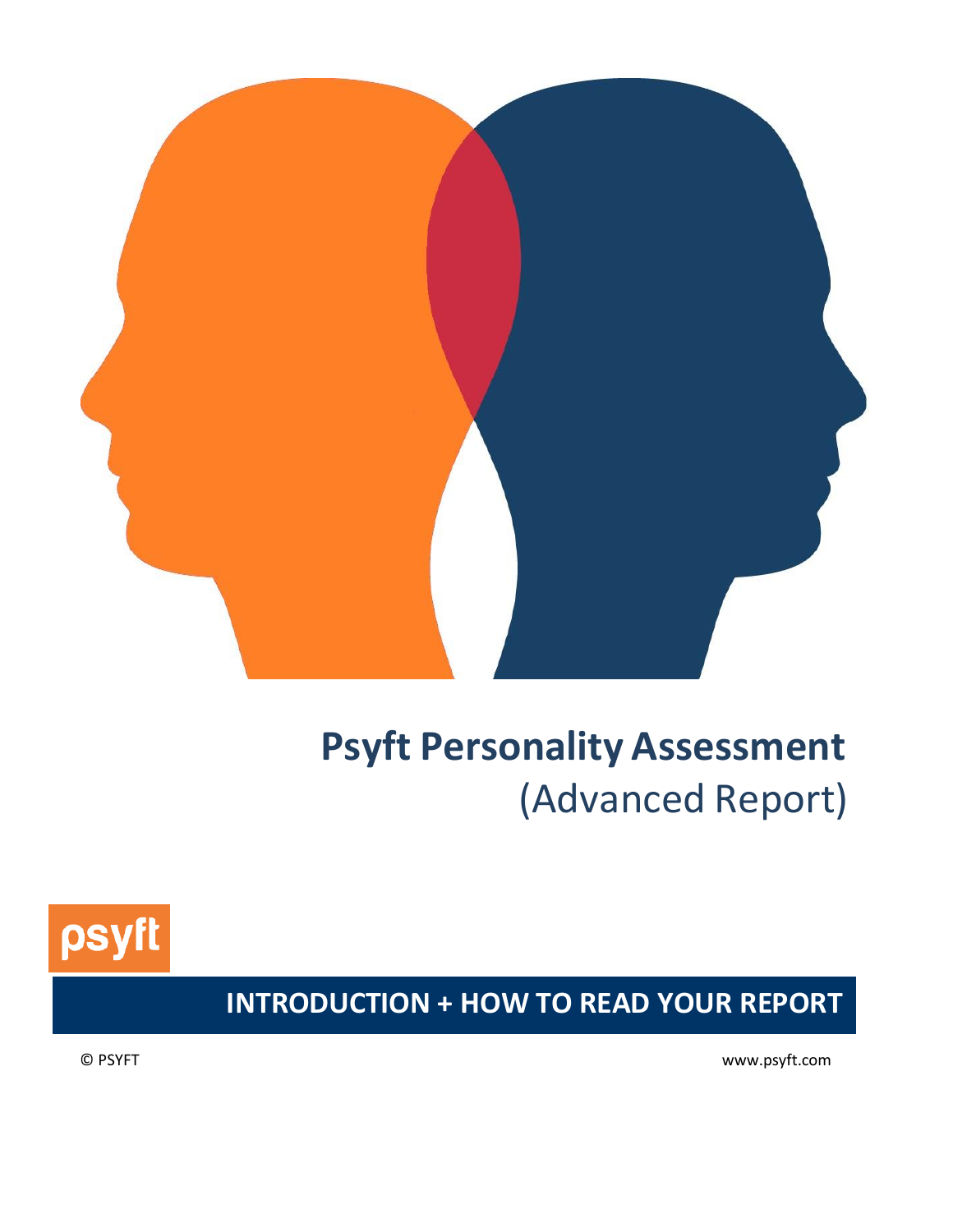

T.

г.

## **TABLE OF CONTENTS**

| Topic                           | Page No. |
|---------------------------------|----------|
| 1. INTRODUCTION                 | $3 - 7$  |
| 2. HOW TO INTERPRET YOUR REPORT | 8        |
| 2.1 PERSONALITY DIMENSIONS      | $9 - 10$ |
| 2.2 PERSONAL COMPETENCY MAPPING | 11       |
| <b>2.3 BEHAVIOUR STYLES</b>     | 12       |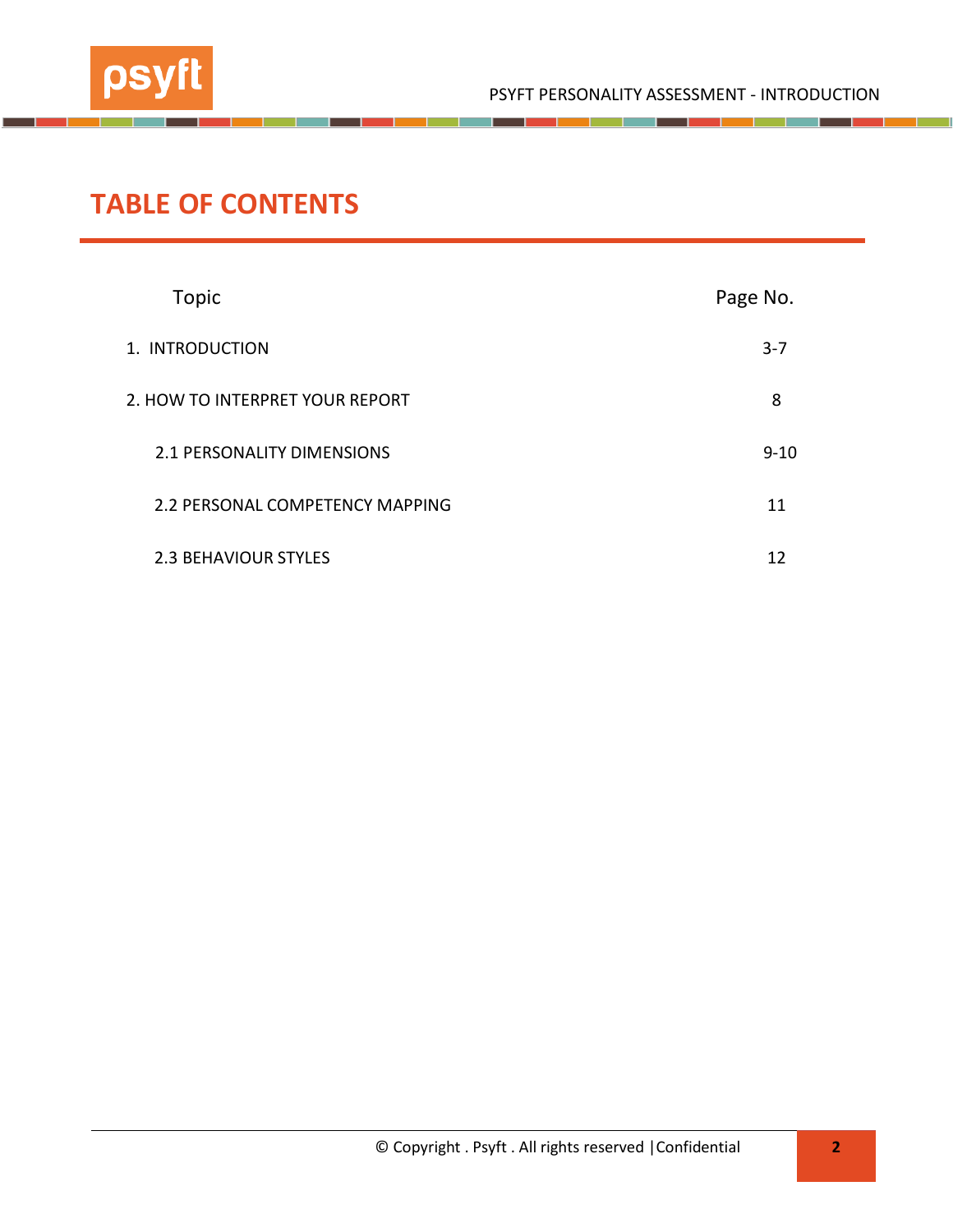

# **1 INTRODUCTION**

The **Psyft Personality Assessment (PPA)** is a unique, empirically based assessment that uses several personality traits to predict general temperamental tendencies. Your report, based on your responses to the PPA, will provide detailed feedback that will allow you to identify your personal strengths, as well as areas where growth and development may be beneficial.

#### **WHAT IS PERSONALITY**

We all come in different shapes and sizes. Our differences are not limited to the physical space, but also extend to the behavioural space. What's good and right for one person, may not be for another. When psychologists define *Personality*, they tend to refer to the characteristic patterns of thoughts, feelings, and behaviour; and the psychological traits that lead to these patterns. These patterns are relatively permanent and provide consistency and individuality to a person's conduct and social interaction.

#### **WHAT ARE PSYCHOLOGICAL TRAITS**

Any distinguishing behavioural characteristic, feature or a quality that defines an individual is a *"trait"*. The combination and interaction of various traits forms a personality that is unique to each individual. Many psychologists have studied personality and have attempted to identify or define the different human characteristics. One of the most recent and influential theories is referred to as the **"Big Five"** theory. This **Five Factor model of personality** represents five core aspects that interact to form human personality. The **PPA** is based on this model of personality assessment.



### **THE BIG FIVE PERSONALITY DIMENSIONS**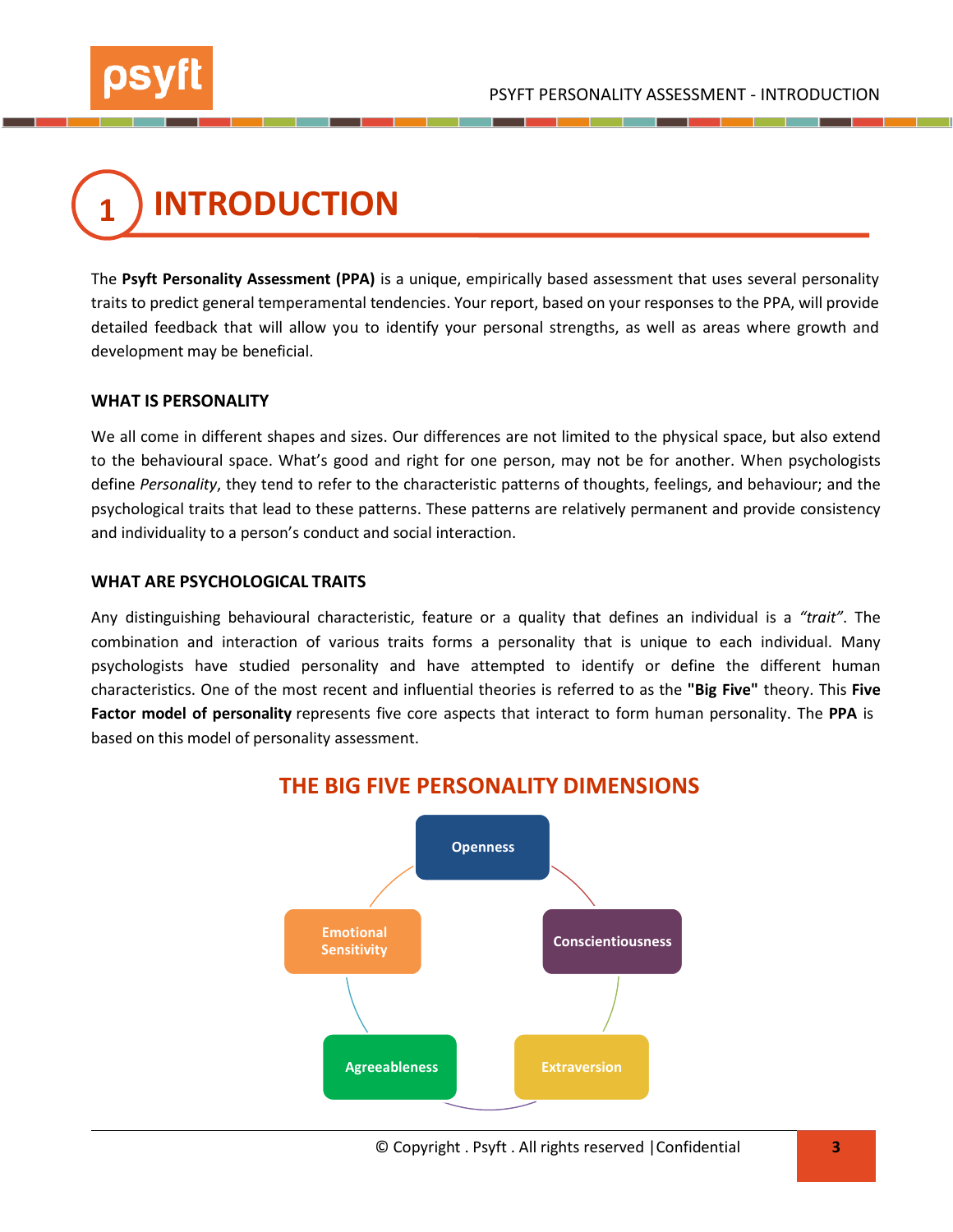#### **The Big Five Explained**

#### **BROAD DIMENSIONS FOR ASSESSMENT**

#### **Openness to experience:**

**Openness to Experience** is a general appreciation for new experiences and forms of art, emotions, adventure, unusual ideas, imagination, curiosity, and variety of experience. People who are open to experience are intellectually curious, appreciative of art, and sensitive to beauty.

#### **Conscientiousness:**

**Conscientiousness** is a tendency to show self-discipline, act dutifully, and aim for achievement against measures or beyond expectations. The trait shows a preference for planned rather than spontaneous behaviour. It influences the way in which we control, regulate, and direct our impulses.

#### **Extraversion:**

**Extraversion** is characterized by a tendency to seek out social stimulation and opportunities to engage with others. Extraverts are often described as being full of life, energy and positivity. In group situations, extraverts are likely to talk often and assert themselves.

#### **Agreeableness:**

**Agreeableness** is a tendency to be compassionate and cooperative rather than suspicious and antagonistic towards others. Agreeable individuals value getting along with others. They have an optimistic view of human nature. They believe people are basically honest, decent, and trustworthy.

#### **Emotional Sensitivity:**

**Emotional Sensitivity** is the tendency to experience negative emotions, such as anger, stress, or anxiety. Those who score high on Emotional Sensitivity may be emotionally reactive and vulnerable to stress. These problems in emotional regulation can diminish their ability to think clearly, make decisions, and cope effectively with stress.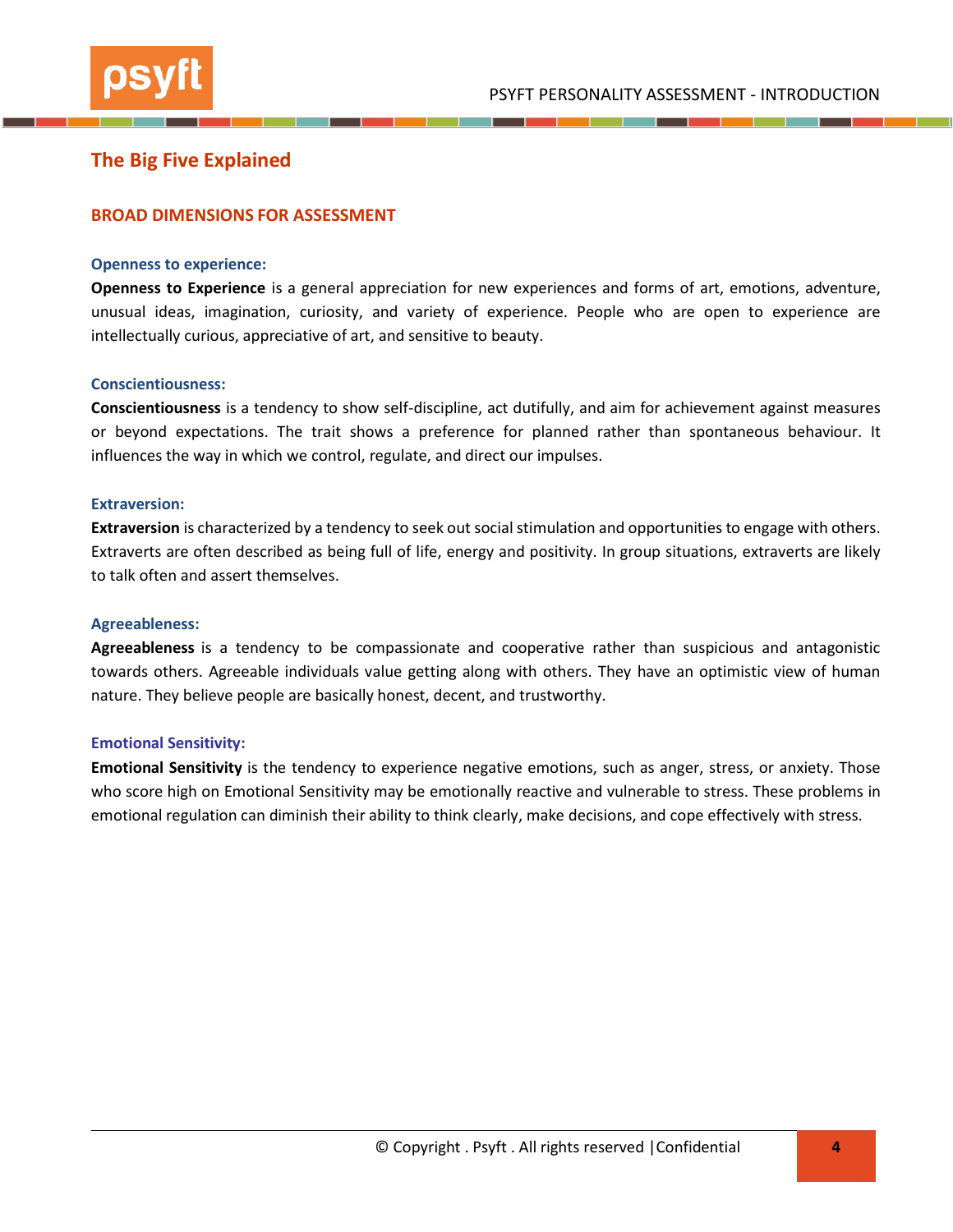psy

#### **TRAITS FOR ASSESSMENT**

The Big Five Personality Dimensions can be further categorized into the following personality traits. These are not the only personality traits and there might be more traits that characterize a particular personality; however, for the sake of simplicity, *we have focused on 20 important traits* within the broad five personality dimensions for a better analysis.

| <b>PERSONALITY</b><br><b>DIMENSIONS</b> | <b>TRAITS</b>               | <b>DESCRIPTIONS</b>                                                                                                                                           |
|-----------------------------------------|-----------------------------|---------------------------------------------------------------------------------------------------------------------------------------------------------------|
| <b>OPENNESS TO</b><br><b>EXPERIENCE</b> | <b>Abstract</b>             | High scorers spend more time in abstract thinking and visualizing<br>different ways of doing and achieving things.                                            |
|                                         | <b>Curious</b>              | High scorers tend to seek additional information or explore deeply into<br>things. They are open to a wide range of ideas and opinions.                       |
|                                         | Insightful                  | High scorers are liberal in thinking and tend to reflect upon issues. They<br>are quick in understanding complex concepts.                                    |
|                                         | <b>Creative</b>             | High scorers are creative and inventive people who generate novel<br>ideas about how to do things differently.                                                |
| <b>CONSCIENTIOUSNESS</b>                | <b>Organized</b>            | High scorers are likely to be tidy and orderly in their workspace and at<br>home. They prefer keeping everything around them organized.                       |
|                                         | <b>Achievement Striving</b> | High scorers have a sense of purpose and ambition. They are innately<br>motivated to take up challenging tasks and then succeed with flying<br>colors.        |
|                                         | <b>Reliable</b>             | High scorers tend to be more responsible. They value time and are<br>aware of their limitations. They get things done in time and without<br>procrastination. |
|                                         | <b>Self Discipline</b>      | High scorers tend to work in a cautious way. They make sure that they<br>don't make an uninformed decision and like to weigh their pros and<br>cons.          |
| <b>EXTRAVERSION</b>                     | <b>Energetic</b>            | High scorers on this trait tend to be full of energy and are likely to<br>display a sense of urgency and self-confidence.                                     |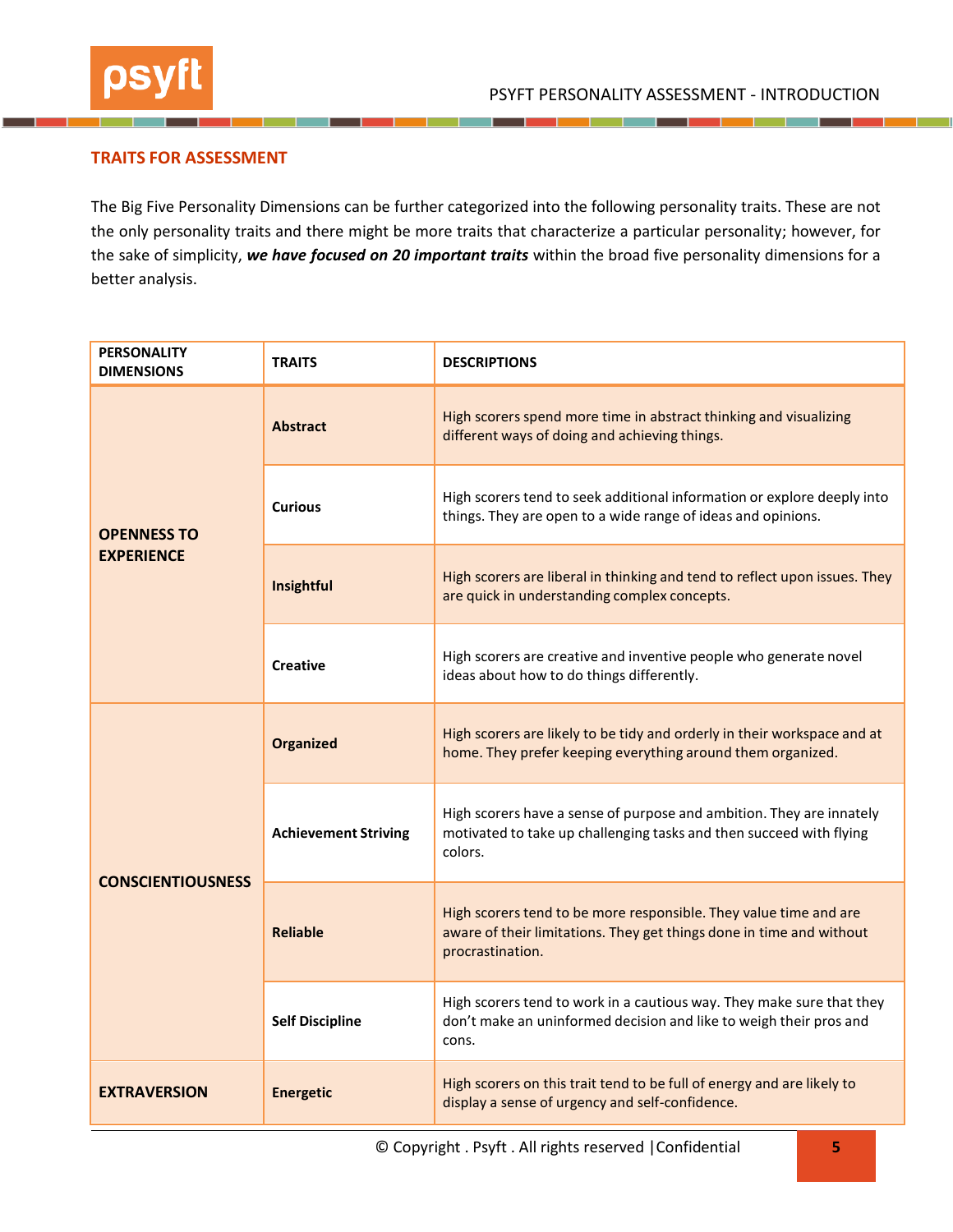

г

т

т

|                                        | <b>Gregarious</b>           | High scorers enjoy having people around them and tend to be<br>animated and lively in social situations.                                                                                                 |
|----------------------------------------|-----------------------------|----------------------------------------------------------------------------------------------------------------------------------------------------------------------------------------------------------|
|                                        | <b>Assertive</b>            | High scorers exude a huge sense of confidence about their work and<br>are more likely to be expressive about their attitudes and opinions<br>even if they are unpleasant to some.                        |
|                                        | <b>Positive Emotions</b>    | High scorers tend to display emotions of joy and happiness.<br>They tend to have a bright and cheery personality.                                                                                        |
| <b>AGREEABLENESS</b>                   | <b>Trusting</b>             | High scorers tend to take people on their face value and mostly assume<br>that the other person means well. They are least suspicious about the<br>other persons' real intent.                           |
|                                        | <b>Modest</b>               | High scorers tend to be genuine about their deeds and are least<br>flamboyant of their success.                                                                                                          |
|                                        | <b>Empathetic</b>           | High scorers tend to be compassionate and tend to have a ready<br>comprehension of others' feelings and emotions. They work as helping<br>hands when the need arises.                                    |
|                                        | Cooperation                 | High scorers are good with people and tend to make others<br>comfortable in their company. They are cooperative and are willing to<br>adjust in most situations.                                         |
| <b>EMOTIONAL</b><br><b>SENSITIVITY</b> | <b>Anxious</b>              | High scorers are more likely to get stressed out and are seldom<br>relaxed. They are plagued by "what ifs" in life and are high strung.                                                                  |
|                                        | <b>Emotional Regulation</b> | High scorers are likely to have frequent temperamental fluctuations.                                                                                                                                     |
|                                        | <b>Self Consciousness</b>   | High scorers are mostly insecure about themselves as well as the<br>future. They tend to feel negative about most situations and worry a<br>lot.                                                         |
|                                        | <b>Depressed</b>            | High scorers are mostly in a state of low mood and are easily disturbed.<br>They tend to have a poor morale, lack of hope in the future, and a<br>general dissatisfaction with one's own life situation. |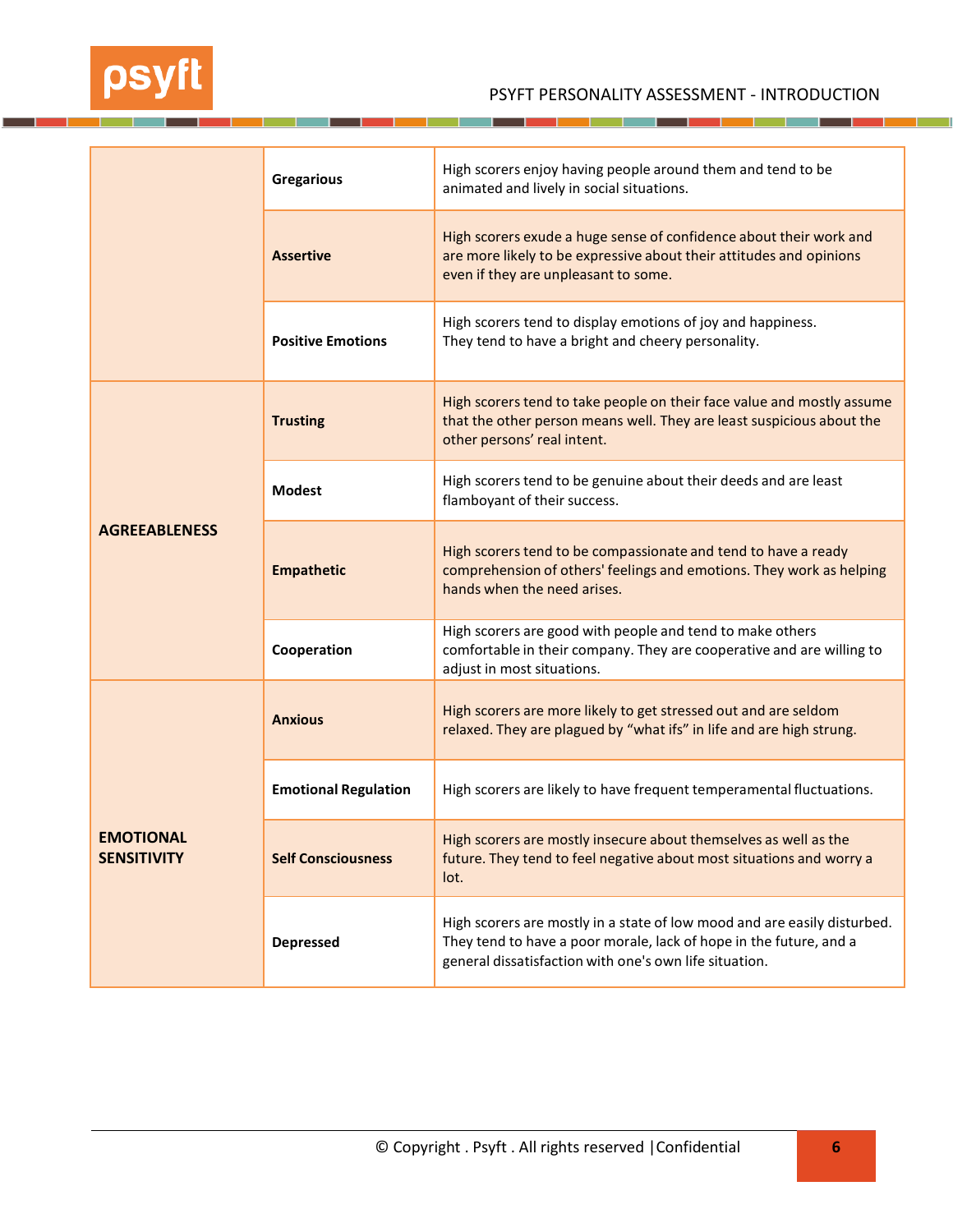

#### **COMPETENCY FRAMEWORK**

Competencies can be defined as **a set of factorsthat underpin job performance.** They sound a lot like the word 'competence'; however, in the field of organizational behaviour, they have a slightly different meaning. While *'competence'* is a desired level of performance, *'competencies'* are the behavioural factors that lie behind competent performance e.g. analytical skills.

In order to help you consider the potential implications of your personality on your work style and performance, the Personal Competency Mapping table in your report, summarizes the likely impact of your personality profile on your performance using the Universal Competency Framework consisting of 8 broad competencies as explained below:

| <b>COMPETENCY</b>                   | <b>DESCRIPTION</b>                                                                                                                                                                                                                                                                               |
|-------------------------------------|--------------------------------------------------------------------------------------------------------------------------------------------------------------------------------------------------------------------------------------------------------------------------------------------------|
| <b>Leading and Deciding</b>         | Takes control and exercises leadership. Initiates action, gives direction and<br>takes responsibility.                                                                                                                                                                                           |
| <b>Building Relationships</b>       | Supports others and shows respect and positive regard for them in social<br>situations. Puts people first, working effectively with individuals and teams,<br>clients and staff. Behaves consistently with clear personal values that<br>complement those of the organisation.                   |
| <b>Interacting and Presenting</b>   | Communicates and networks effectively. Successfully persuades and<br>influences others. Relates to others in a confident and relaxed manner.                                                                                                                                                     |
| Analysing and Interpreting          | Shows evidence of clear analytical thinking. Gets to the heart of complex<br>problems and issues. Applies own expertise effectively. Quickly learns new<br>technology. Communicates well in writing.                                                                                             |
| <b>Creating and Conceptualising</b> | Open to new ideas and experiences. Seeks out learning opportunities.<br>Handles situations and problems with innovation and creativity. Thinks<br>broadly and strategically. Supports and drives organisational change.                                                                          |
| Planning and Organizing             | Plans ahead and works in a systematic and organised way. Follows directions<br>and procedures. Focuses on customer satisfaction and delivers a quality<br>service or product to the agreed standards.                                                                                            |
| <b>Adapting and Coping</b>          | Adapts and responds well to change. Manages pressure effectively and copes<br>with setbacks.                                                                                                                                                                                                     |
| <b>Executing and Performing</b>     | Focuses on results and achieving personal work objectives. Works best when<br>work is related closely to results and the impact of personal efforts is obvious.<br>Shows an understanding of business, commerce and finance. Seeks<br>opportunities for self-development and career advancement. |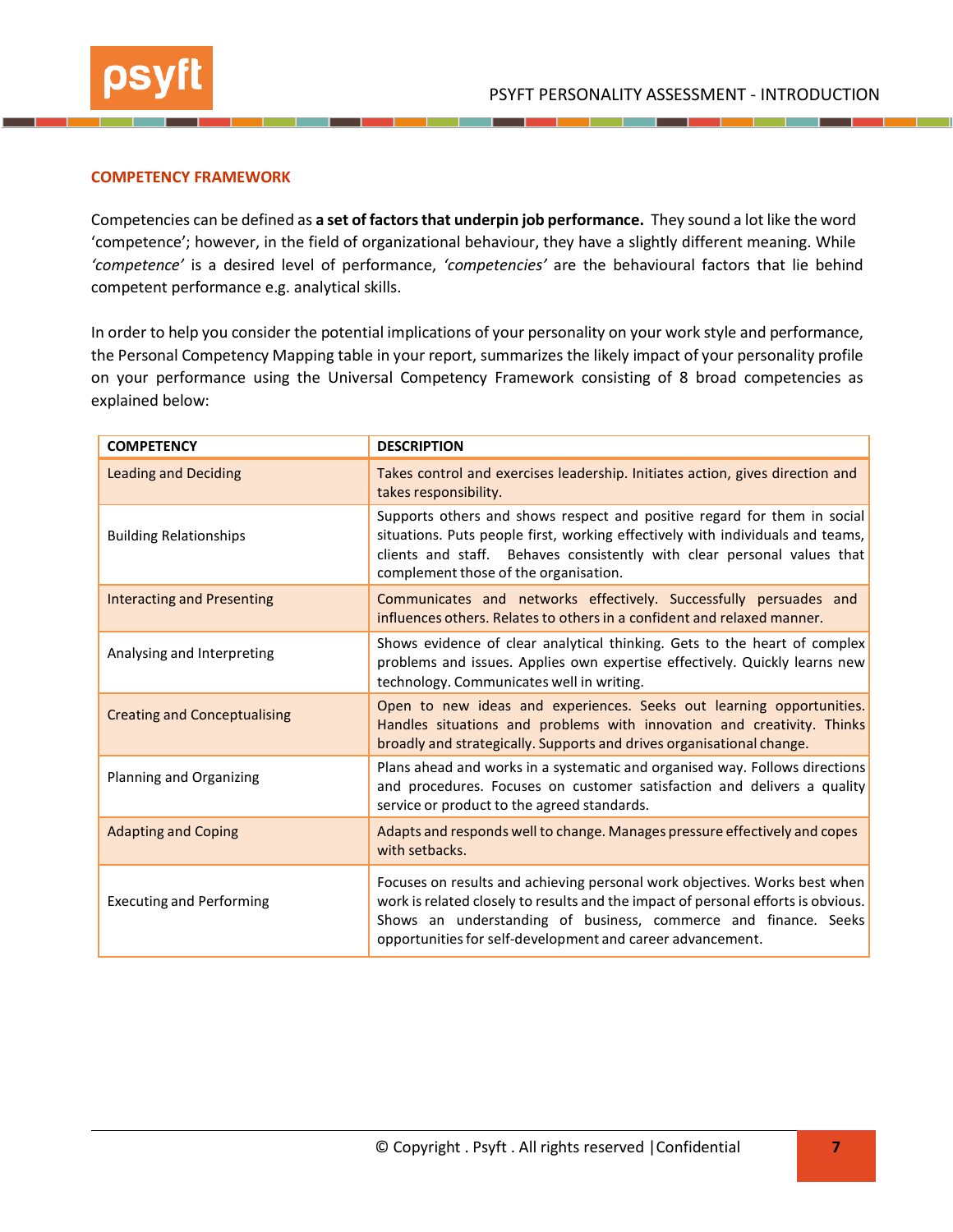. .



ľ ľ

ľ

j

ľ

## **2 HOW TO INTERPRET YOUR REPORT**

ľ **This section is designed to help you read and interpret your PPA report, which has been shared separately with you.**

Your report consists of three major sections:

**ͲPersonality Dimensions:** These personality indicators give a broad picture of your personality traits. Each of the five broad personality dimensions consists of four corresponding personality traits that influence behaviour.

**Personal Competency Mapping:** The impact of personality dimensions/traits on your work style and preferences are represented by the 'Personal Competency Mapping' which would help you identify your behavioural strengths and areas for improvement, in context of certain job performance parameters.

**Behaviour Styles:** Certain specific personality trait combinations have a pervasive influence on major aspects of people's lives e.g. Working Style, Learning Style, Stress Tolerance etc. These have been described in this report as 'Behaviour Styles'.

**Detailed instructions on reading each section of the report are included below.**

### **Before getting started, remember….**

 - Given the complexity of human behaviour, it is impossible to assess personality traits with 100% accuracy. As assessors we can only provide a broad estimate of an individual's behaviour pattern and underlying personality traits.

 - Inconsistencies, if any, may arise to situational factors, momentary fluctuations in behaviour or the tendency to give socially desirable responses.

 - Since the results are based on your own view of behaviour, the accuracy of the results also depends upon both honesty and self-awareness while taking the test.

 - It is important to keep in mind that there are no right or wrong answers, nor is one particular pattern of scores necessarily better than others.

- No decisions should, therefore, be solely based on the information contained in this report.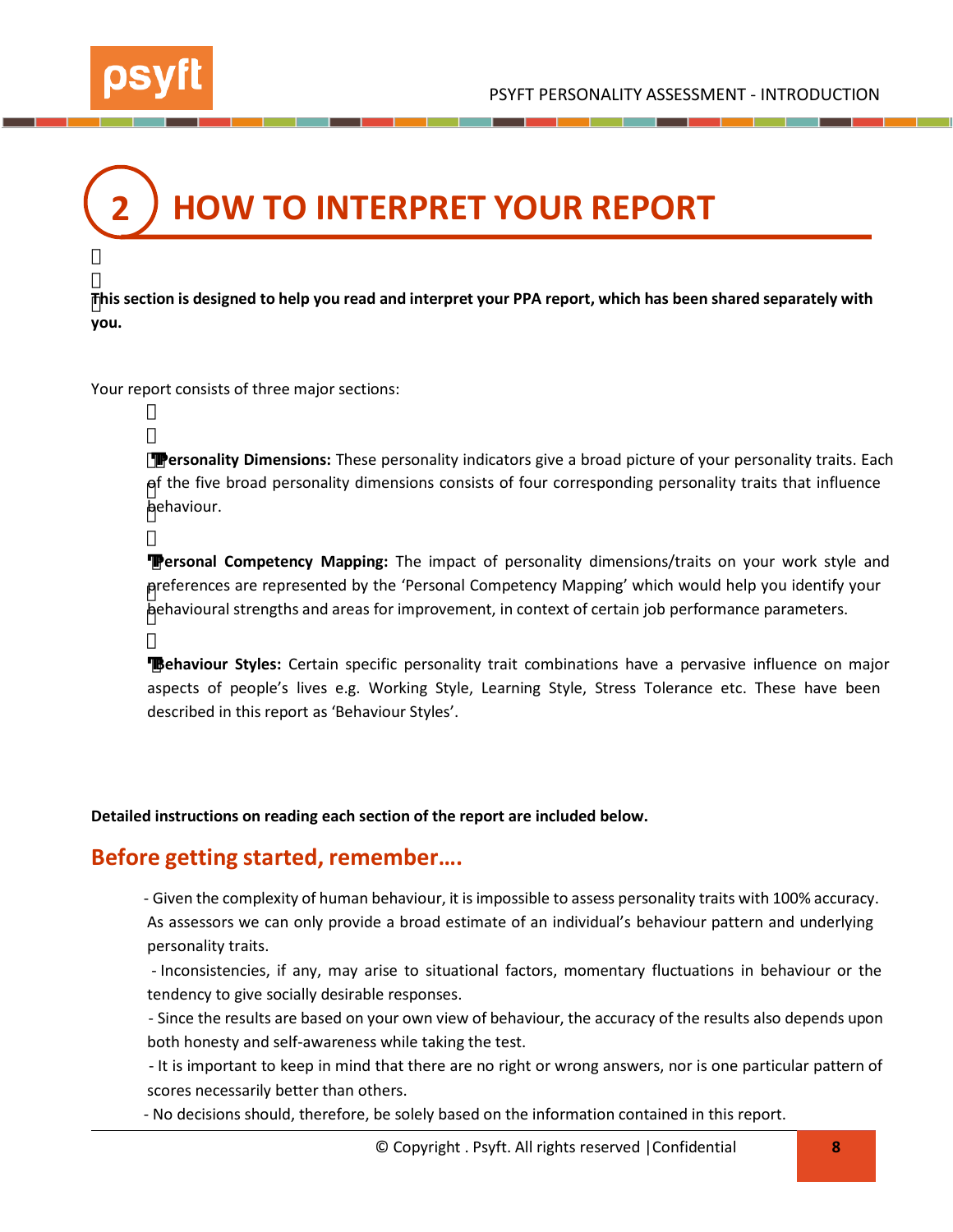## **2.1 PERSONALITY DIMENSIONS**

#### **DIMENSION SUMMARY**

Below is an illustration of how your report has to be read and interpreted. Please note that the figures/numbers included in this document are only for illustrative purposes and do not represent your real scores. These have been presented only to help you understand how to read your actual report.

The continuum/bar graph below represents a scale of the 'Openness to experience' personality dimension. The continuum has two extremes, one being the maximum degree of being *conservative* and the other being the maximum degree of being *explorative*. The middle portion represents the perfect balance of these 2 extremes and is called the *Pragmatist* in this example.

Depending upon the length of the horizontal bar (shaded area), the description applicable to the individual out of the three given (i.e. *conservative, pragmatist, explorative* in this example) will be highlighted in bold.

The bar graphs for all personality dimensions will be read in this pattern.



## **EXAMPLE**

#### **OPENNESS TO EXPERIENCE**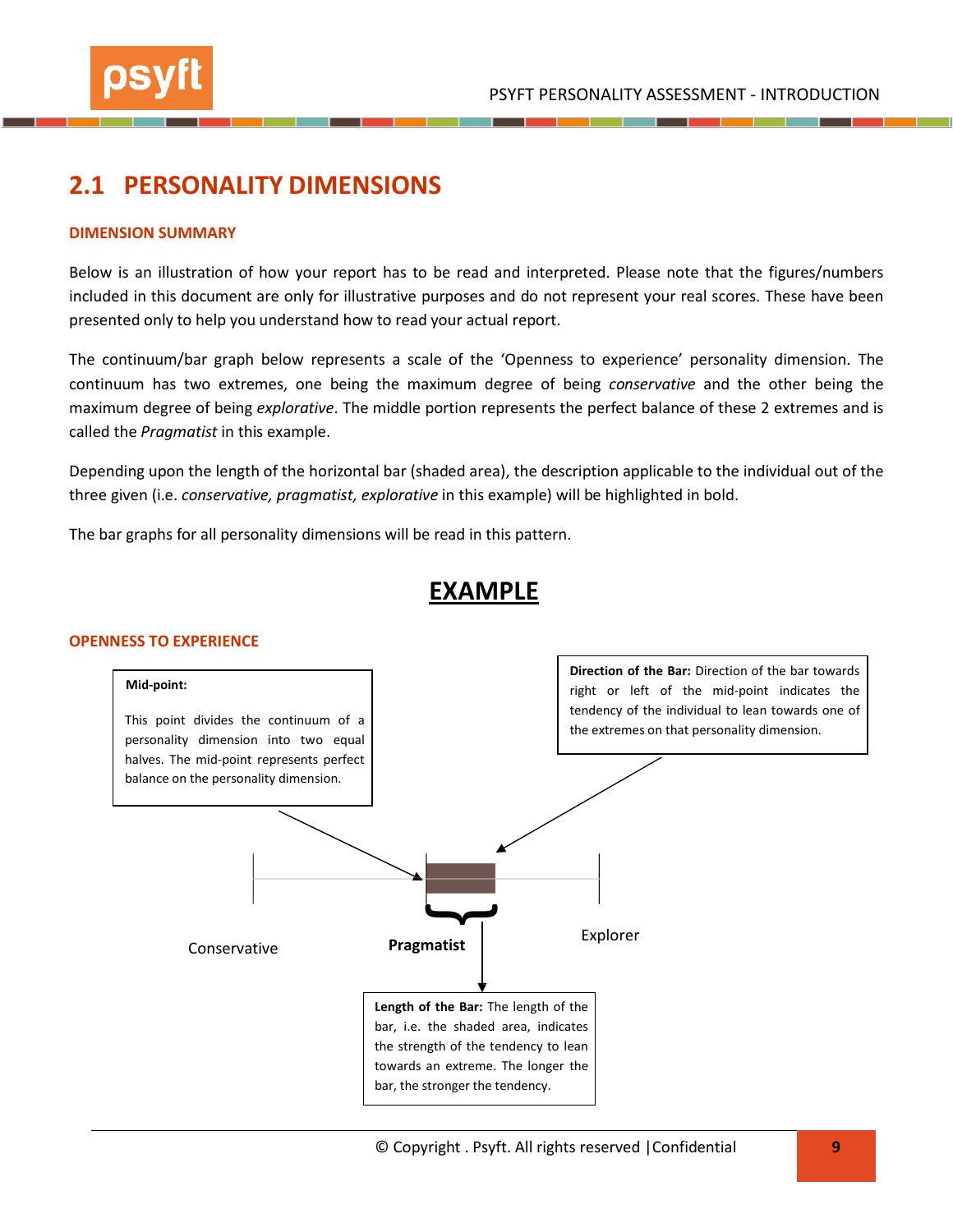

#### **PERSONALITY TRAIT SUMMARY**

The chart in this section shows the collated results for the items (the personality traits that constitute each dimension) in each dimension. To understand how to interpret these charts, see the example of an annotated chart description below.

## **EXAMPLE**

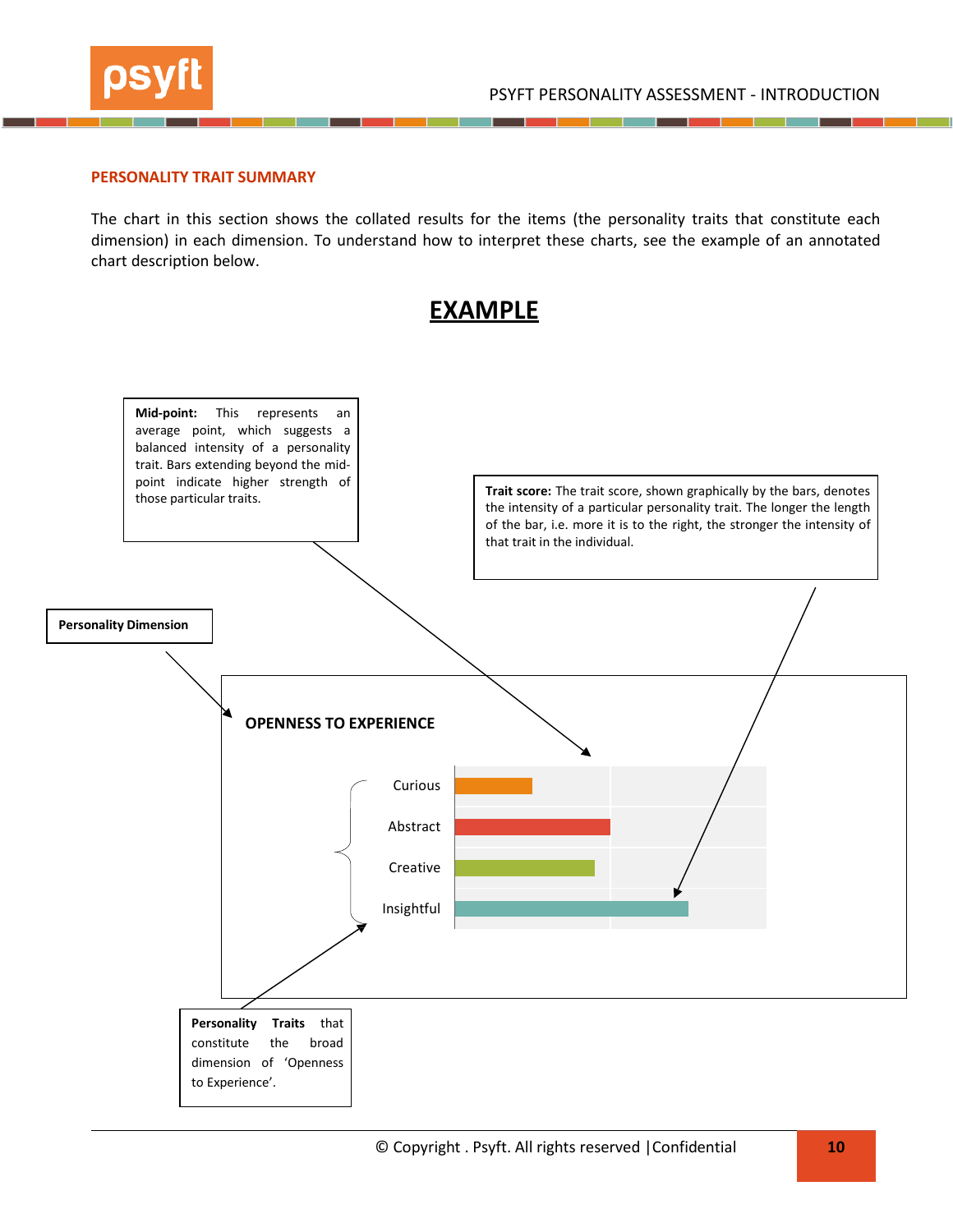

## **2.2 PERSONAL COMPETENCY MAPPING**

The table in this section shows what kind of impact various personality traits and dimensions can have over some of the significant competencies required for job success. To understand how to interpret this table, see the example of an annotated table description below.



**EXAMPLE**

**KEY STRENGTH Trait very likely to have a positive impact on the competency NEUTRAL** Trait very likely to have a balanced impact on the competency **KEY LIMITATION Trait very likely to have a negative impact on the competency** 

This table maps the scores of the personality traits to the Universal Competency Framework. The color coding is used to aid the analysis; green cell indicating that with the given scores, a personality trait will tend have a positive impact on this competency, while yellow color indicates balanced impact and a red cell indicates negative impact.